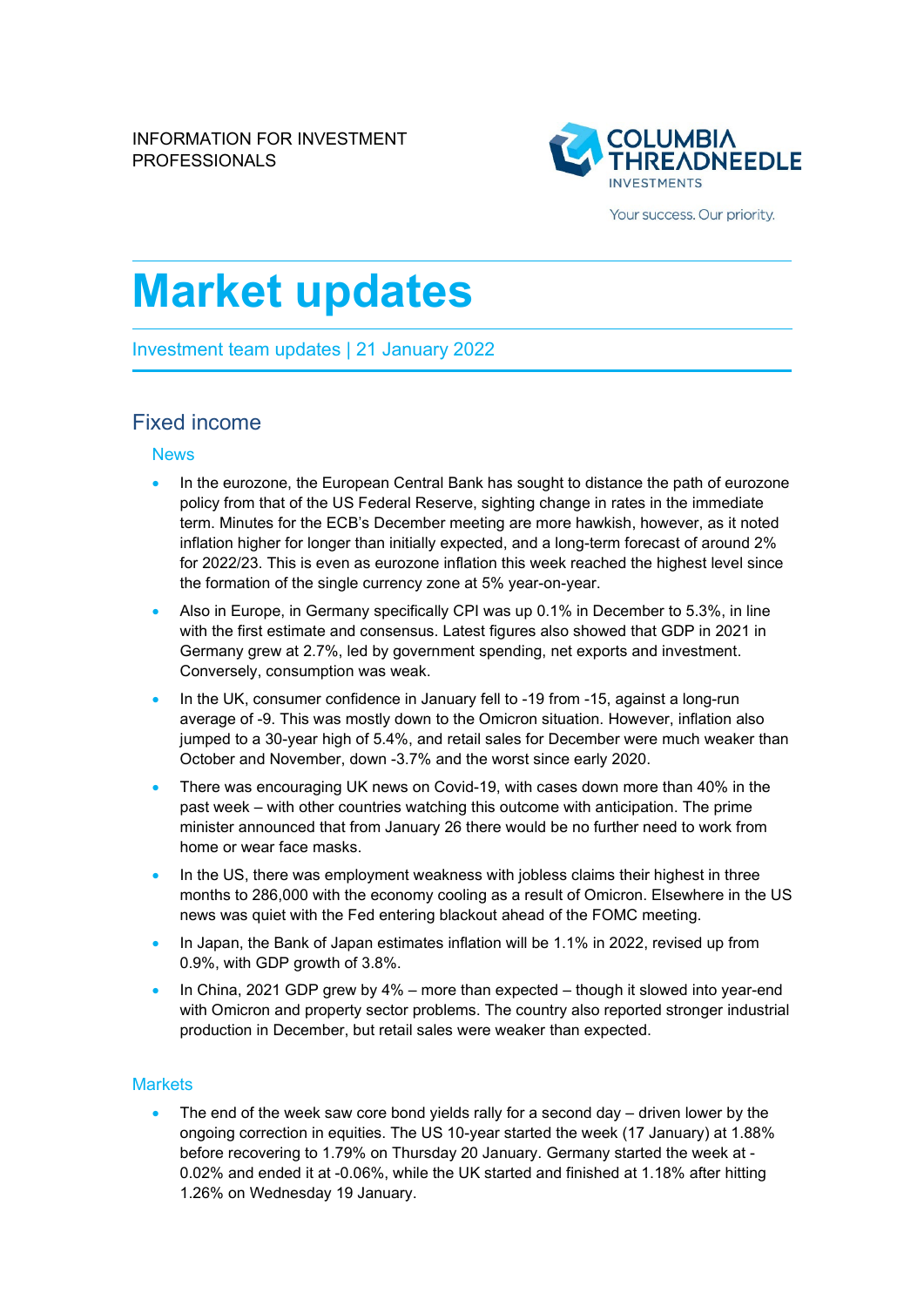- The shape of moves remains interesting as inflation expectations are now 26bps lower year-to-date, which is consistent with the idea that inflation is topping out. However, real yields are higher by 55bps – consistent with the more hawkish approach from the Fed which has four rises priced in this year.
- Credit markets, based on BofA Merrill Lynch Bond Indices, were mostly unchanged across the week, even as equities fell, with Global IG at 101bps and Global HY at 377bps.
- In FX, the US dollar ended the week a little better with the euro at 1.133. Bitcoin fell below 40,000 and is down 17% year-to-date.
- Oil has been marching higher recently, up 13%-15% year-to-date, but shifted lower for the first time in a while on 20 January to \$84.1. Commodities as a whole are up 6% year-todate.

## US equities

- US equities continued their theme of weakness over the past two weeks, as the rotation away from highly valued growth stocks continued. The S&P 500 has fallen 4.1% over this period and down by 5.9% year-to-date, while the Nasdaq has lost 4.8% in the past two weeks and 9% in January so far, reflecting the sell-off in growth names. Unsurprisingly, growth has lost ground to value with the difference between the S&P 500 growth and value indices standing just shy of 8% this year. Adding to the risk-off tone, small caps (as per the Russell 2000) have declined by 9.8% in January.
- The rising rate environment, and the prospect of several increases this year, has been detrimental for the growth category with the 10-year treasury yield hitting two-year highs at close to 1.9% in the past week.
- On the economic data front, US CPI came in at 7% year-over-year in December, the highest reading since 1982, while jobless claims rose last week to the highest level since October, suggesting some short-term disruption in the jobs market caused by the Omicron variant and as temporary seasonal workers fell out of the labour market. While the overall labour market remains very tight with an unemployment rate of 3.9%, total labour force participation remains below pre-pandemic levels.
- Despite record gains of 6.4 million workers in 2021, the economy still has 3.6 million fewer workers than before the pandemic. A run-off in savings levels and the end of federal support packages could see more people going back to work, although some jobs may be permanently lost due to early retirements, for example. If the economy is indeed closing in on full employment, then the upward pressure on wages will likely strengthen the Fed's case to move ahead with a rate hiking cycle.
- The Q4 earnings season got underway in the past few weeks. Going into this reporting period, expectations were for 21% earnings growth which would take us to around 45% growth for the whole of 2021. So far, around 12% (by market cap) of the S&P 500 has reported. Earnings are currently beating estimates by 5.4%, with 74% of companies ahead of expectations. Cyclicals are projected to record higher rates of earnings growth.
- Banks have been the first to report and the key messages have been an improving outlook for loan growth and net interest margins, offset by higher expenses caused by upward wage pressure and technology investment. JPMorgan and Citi both reported overall declining profits. Headline Q4 profits went down by 14%, or \$10.4 billion, at JPMorgan and 26% (\$3.2 billion) at Citi on a year-on-year basis. Although these figures were ahead of expectations, shares have since sold off. Big banks have become accustomed to subdued expense growth over the past year or two, but this is turning into a more significant headwind. There is more competition for banking talent and a need to invest in technology, which are pushing expense ratios higher. Also, during 2021 banks' bottom lines benefited enormously from the release of loan-loss reserves, but that boost is coming to an end. Despite the outlook for banks remaining healthy, with rising rates on the horizon, these results show there are a number of headwinds, particularly on the cost side, that they will need to grapple with over coming quarters.